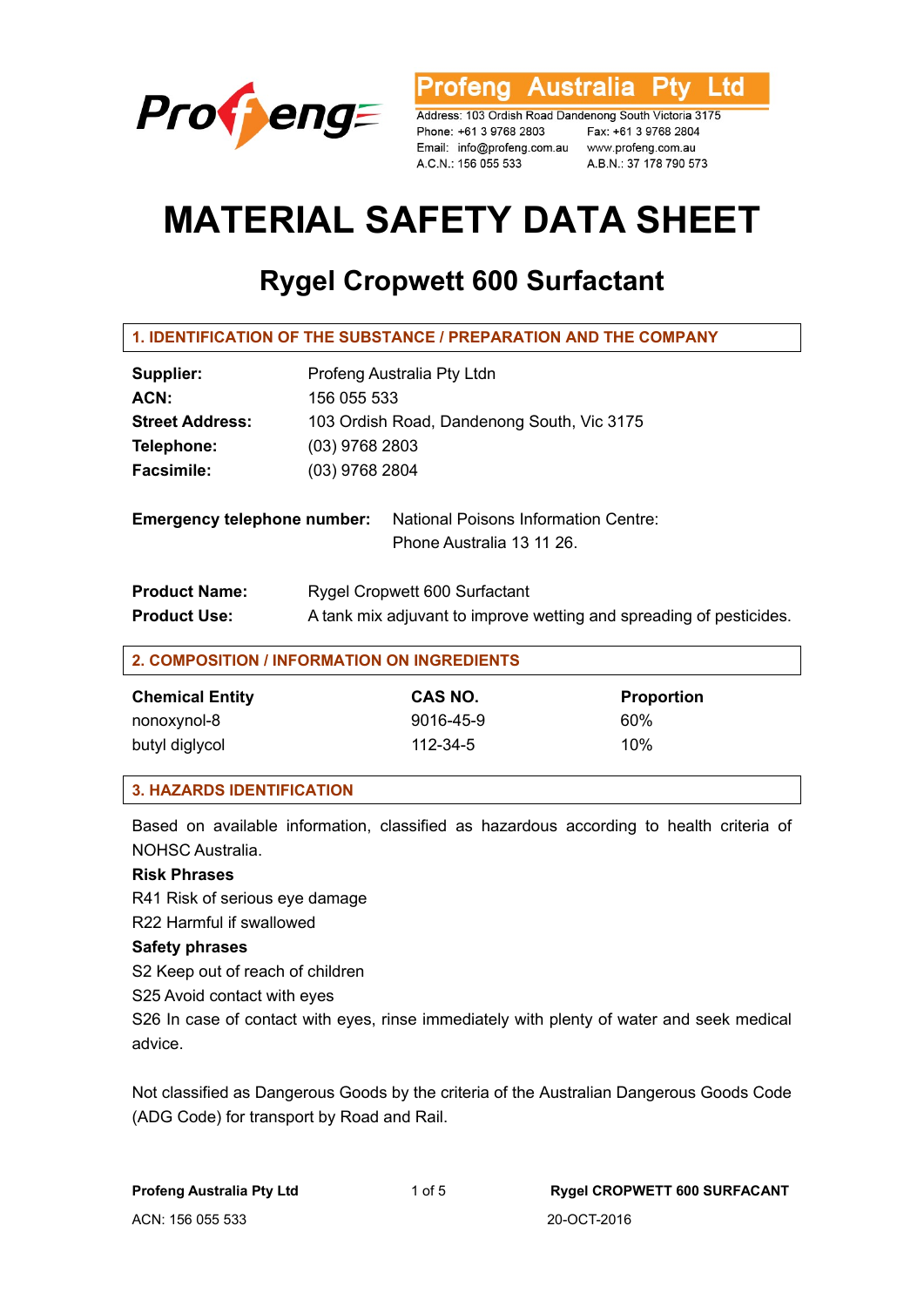

**Australia** L td

Address: 103 Ordish Road Dandenong South Victoria 3175 Phone: +61 3 9768 2803 Email: info@profeng.com.au www.profeng.com.au A.C.N.: 156 055 533

Fax: +61 3 9768 2804 A.B.N.: 37 178 790 573

#### **4. FIRST AID MEASURES**

- **Ingestion:** Give plenty of water or milk to drink and do not induce vomiting. Seek medical assistance.
- **Eye contact:** Immediately irrigate with copious quantities of water for at least 15 minutes. In all cases of eye contamination it is advisable to seek immediate medical assistance.
- Skin contact: Wash contaminated skin with plenty of water. Remove contaminated clothing and wash before reuse. If irritation persists seek medical advice.
- **Inhalation:** Remove victim from exposure. Seek medical assistance if symptoms persist.

**Notes to physician:** Treat symptomatically.

#### **5. FIRE-FIGHTING MEASURES**

Not combustible however after evaporation of aqueous component residual material may burn.

**Suitable extinguishing media:** Use water fog, dry chemical, foam, carbon dioxide, BFC. **Hazards from combustion products:** Combustible liquid. Product of combustion may include carbon dioxide, carbon monoxide, smoke and fumes.

**Precautions for Fire-fighters and Special Protective Equipment** 

Fire-fighters to wear self-contained breathing apparatus if risk of exposure to vapour or products of combustion.

# **6. ACCIDENTAL RELEASE MEASURES**

**Emergency Procedure:** Wash area down thoroughly with water or cover with absorbent (soil, sand, vermiculite). Collect and seal in properly labelled drums for disposal. Wash area down effected area with excess water. Spills are slippery.

If contamination of sewers or waterways has occurred advise the local emergency services.

#### **7. HANDLING AND STORAGE**

Store in closed original container in a well-ventilated place, as cool as possible. Triple rinse containers before disposal and add rinsings to tank.

# **8. EXPOSURE CONTROLS/PERSONAL PROTECTION**

#### **National occupational exposure limits**

No value assigned for this specific material by the National Occupational Health and Safety Commission (NOHSC Australia).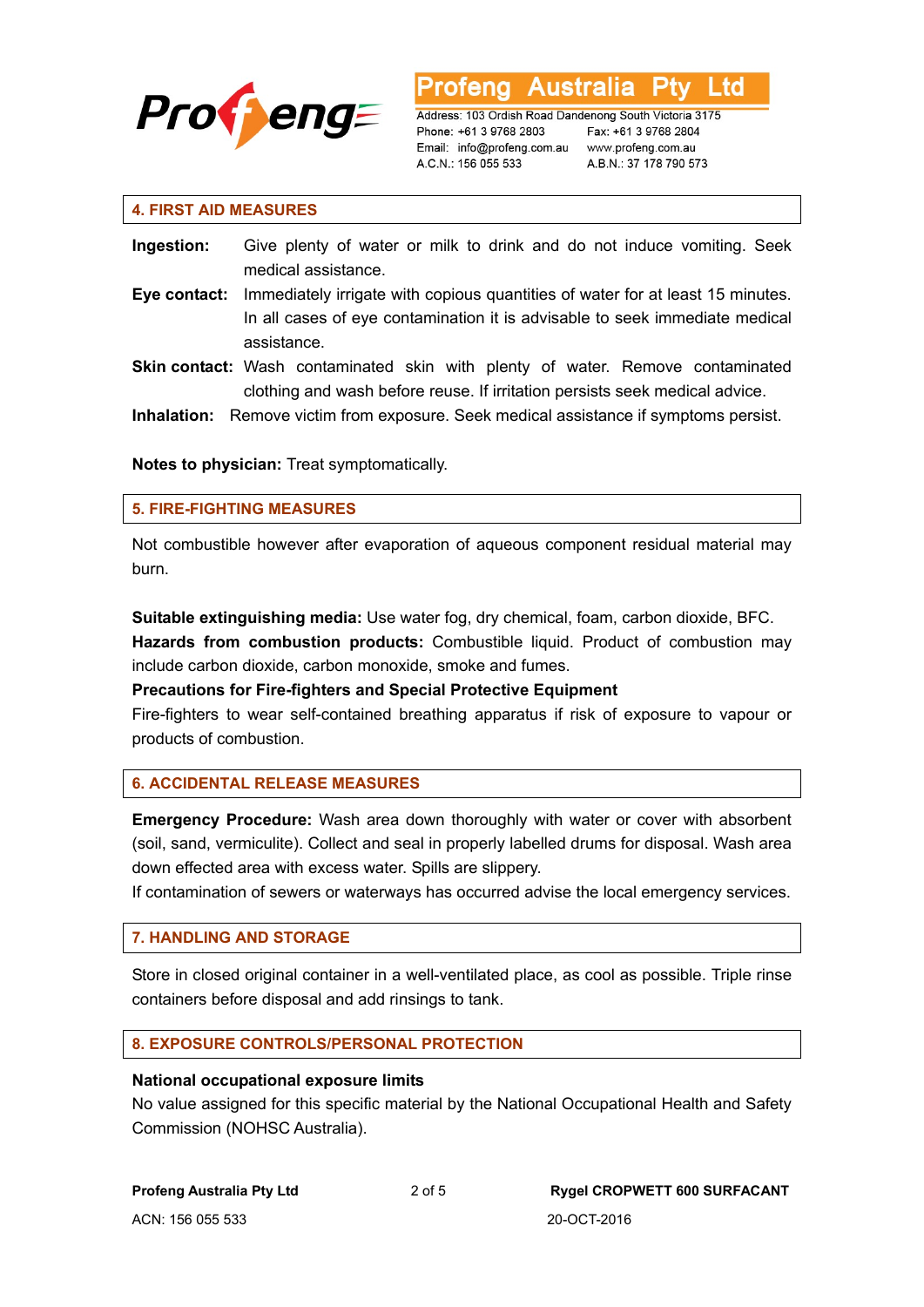

Address: 103 Ordish Road Dandenong South Victoria 3175 Phone: +61 3 9768 2803 Email: info@profeng.com.au www.profeng.com.au A.C.N.: 156 055 533

ofena

**Australia** 

Fax: +61 3 9768 2804 A.B.N.: 37 178 790 573

L td

**Engineering Controls:** Use good occupational work practise with adequate ventilation.

#### **Personal protection equipment:** Wear overalls, goggles and impervious gloves.

Always wash hands before smoking, eating, drinking or using the toilet. Wash contaminated clothing and other protective equipment before storage or re-use.

# **9. PHYSICAL AND CHEMICAL PROPERTIES**

Form / Colour / Odour: clear liquid Solubility: dispersible in water Specific Gravity (15°C): 1.02 approx. Flashpoint pH  $(1\%$  aq) 6 – 8

 $>110^{\circ}$ C

#### **10. STABILITY AND REACTIVITY**

**Stability:** Stable under anticipated conditions of storage and handling. Avoid strong oxidising agents.

#### **11. TOXICOLOGICAL INFORMATION**

No adverse health effects expected if the product is handled in accordance with this Safety Data Sheet and the product label. Symptoms that may arise if the product is mishandled are:

**Acute Effects** 

| Ingestion:           | All ingredients have low acute toxicity. Ingestion may cause nausea,<br>vomiting and dizziness.     |
|----------------------|-----------------------------------------------------------------------------------------------------|
| Eye contact:         | A moderate eye irritant.                                                                            |
| <b>Skin contact:</b> | Will degrease skin and may lead to mild irritation on repeated or<br>prolonged exposure.            |
| Inhalation:          | Prolonged inhalation of mists may produce respiratory irritation and<br>headaches at high exposure. |
|                      | <b>Long Term Effects:</b> No information available for product.                                     |

#### **Acute toxicity / Chronic toxicity**

No  $LD_{50}$  data available for product. Based on knowledge of related constituents:

| Acute oral $LD_{50}$ (rat) | $> 5,000$ mg/kg |
|----------------------------|-----------------|
| Acute Dermal (mouse)       | $> 5,000$ mg/kg |

#### **12. ECOLOGICAL INFORMATION**

Aquatic toxicity for nonoxynol-8 LC50 (48 h, killifish) 11.6 mg/L. Harmful to fish. Not readily biodegradable, contamination of dams, rivers and waterways with the chemical or used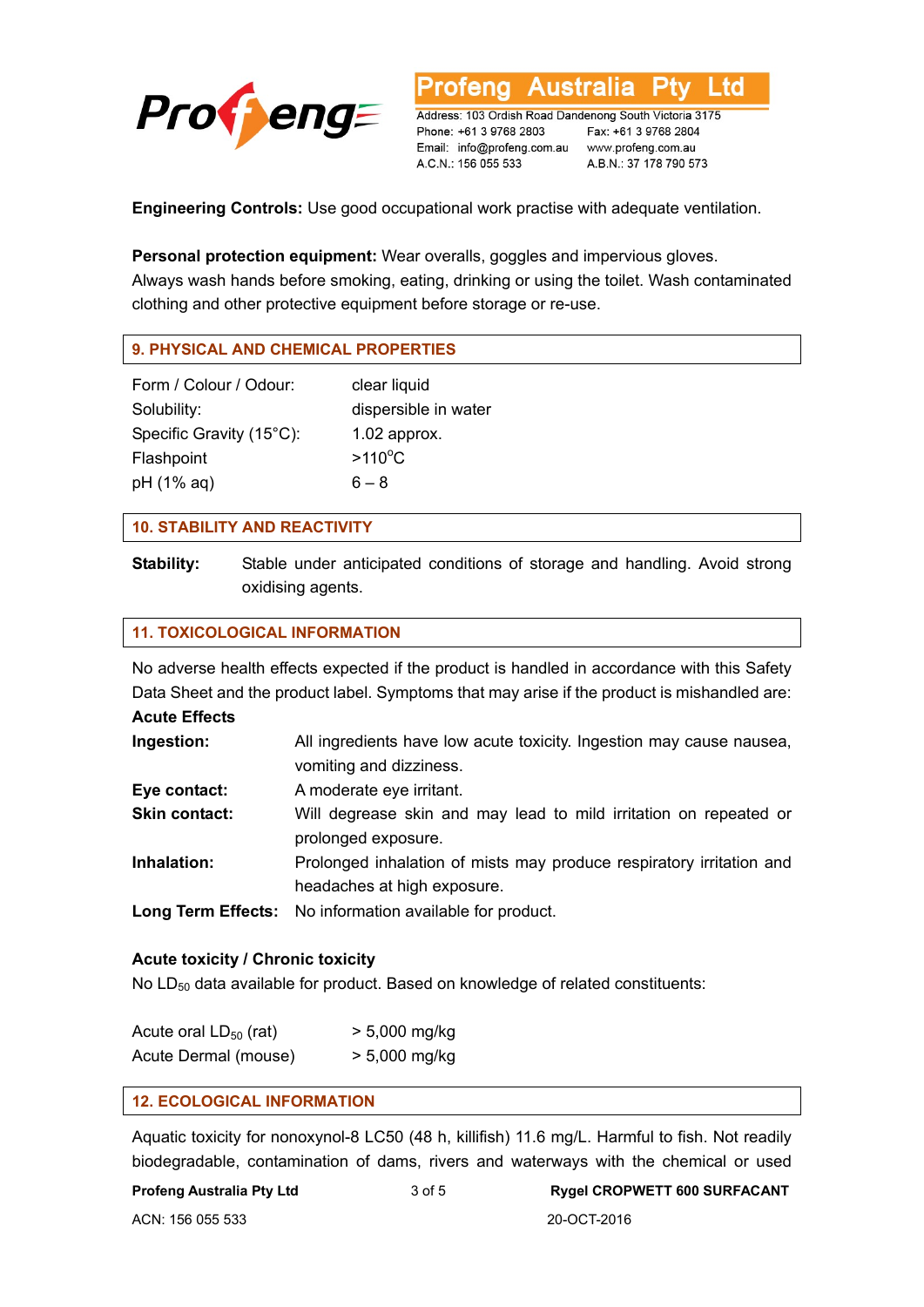

**Australia** Address: 103 Ordish Road Dandenong South Victoria 3175

Phone: +61 3 9768 2803 Email: info@profeng.com.au www.profeng.com.au A.C.N.: 156 055 533

Fax: +61 3 9768 2804 A.B.N.: 37 178 790 573

L to

containers should be avoided. Do not contaminate streams, rivers or waterways with the chemical used container.

#### **13. DISPOSAL CONSIDERATIONS**

Triple or, preferably, pressure rinse containers before disposal. If recycling, replace cap and return containers to recycler or designated collection point. If not recycling, break, crush, puncture and bury empty containers in local authority landfill. If not available bury the containers below 500 mm in a disposal pit specifically marked and setup for this purpose clear of waterways, vegetation and roots. Empty containers and product should not be burnt.

Refer to State/Territory Land Waste Management Authority. Dispose of material through a licensed waste contractor.

#### **14. TRANSPORT INFORMATION**

#### **Road and Rail Transport**

Not classified as Dangerous Goods by the criteria of the Australian Dangerous Goods Code (ADG Code) for transport by Road and Rail.

#### **Marine Transport**

Not classified as Dangerous Goods by the criteria of the International Maritime Dangerous Goods Code (IMDG Code) for transport by sea.

#### **Air Transport**

Not classified as Dangerous Goods by the criteria of the International Air Transport Association (IATA)

Dangerous Goods Regulations for transport by air.

#### **15. REGULATORY INFORMATION**

#### **REGULATORY INFORMATION**

Based on available information, classified as hazardous according to health criteria of NOHSC Australia.

#### **Risk Phrases**

R41 Risk of serious eye damage

R22 Harmful if swallowed

#### **Safety phrases**

S2 Keep out of reach of children

S25 Avoid contact with eyes

S26 In case of contact with eyes, rinse immediately with plenty of water and seek medical advice.